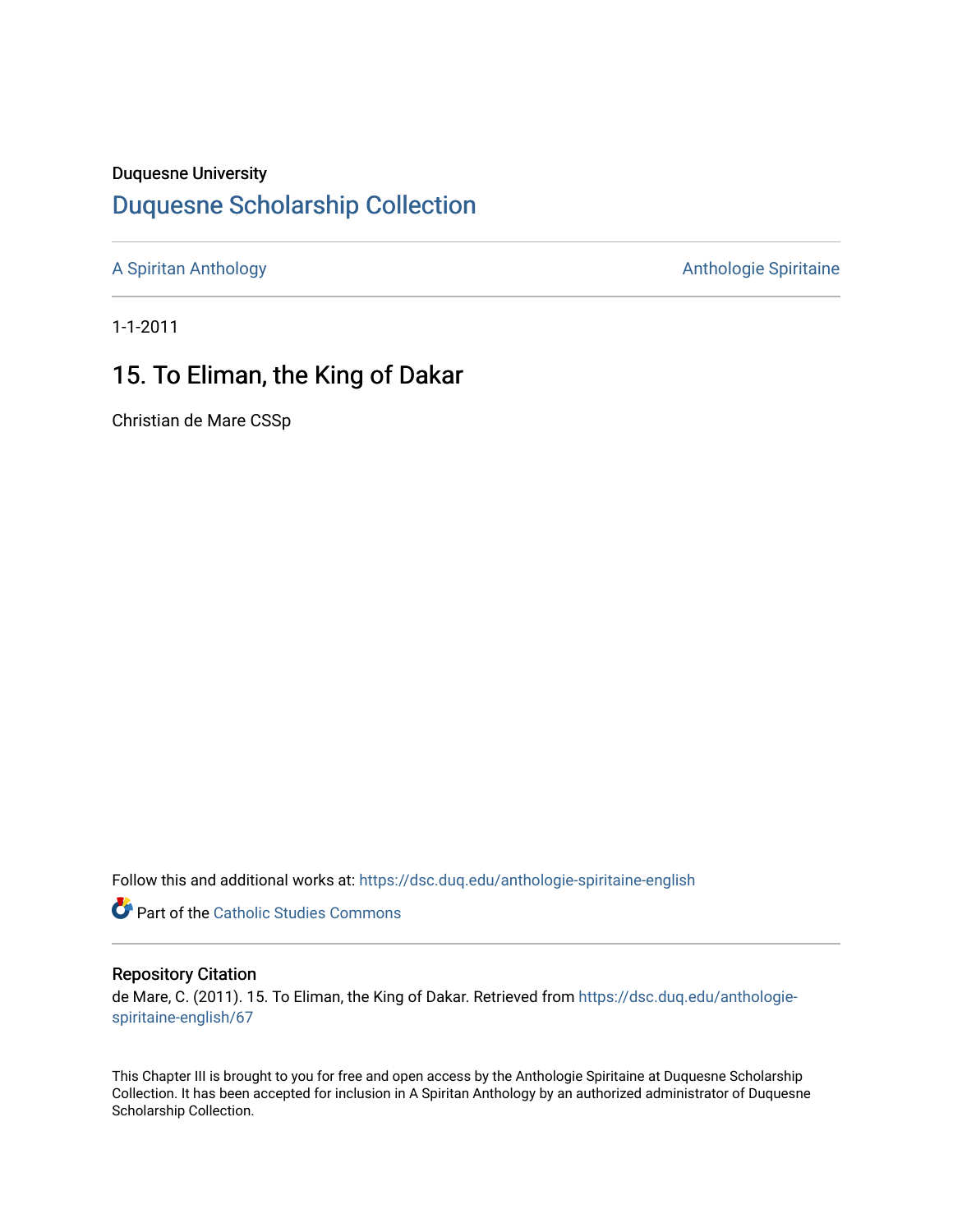# **To Eliman, the King of Dakar'**

*"My Heart belongs to the Africans"*

*Father Caban, who compiled the large collection of the "Notes et Documents* ", *told us thai there are two versions ofthis letter to' King Eliman. We have a rough draft in the handwriting of our Venerable Father, and a final copy drawn up by his secretary, Father Francois and signed at the end by Libermann. The two versions are so different that both are given in the "Notes et Documents", the first being that of the rough draft. In this Anthology we give the second version* .*because it* is *the more complete. It* is *dated the I" January 1848. However, Libermann only got news of the death of Bishop Truffet around the 15th January* 1848, *in a letter from Father Briot which came via England. Father Cabon thinks that this present letter to King Eliman was written on 26th January 1848.*

*Bishop Truffet died at Dakar on 23r<1 November* 1847 *as a result of his imprudent and excessive fasting. His diet was simply insufficient to maintain life in the tropics. Libermann was very sorry to hear of his death; lin a short space of time, the Bishop had managed to win the affection of everyone he met, especially the Africans, who genuinely mourned his passing. In order to console them, Libermann wrote this letter to King Eliman and his nephew. Here we note the simple language which Libermann uses when writing to these two Muslims.*

 $1<sup>st</sup>$  (or 26<sup>th</sup>) January 1848

•

**To King Eliman of Dakar To Suleiman his nephew To all the local Chiefs**

**I send you greetings and pray that you will receive blessings from God our father and giver of life to all creatures.**

 $1$  N.D. X, pp. 22-26.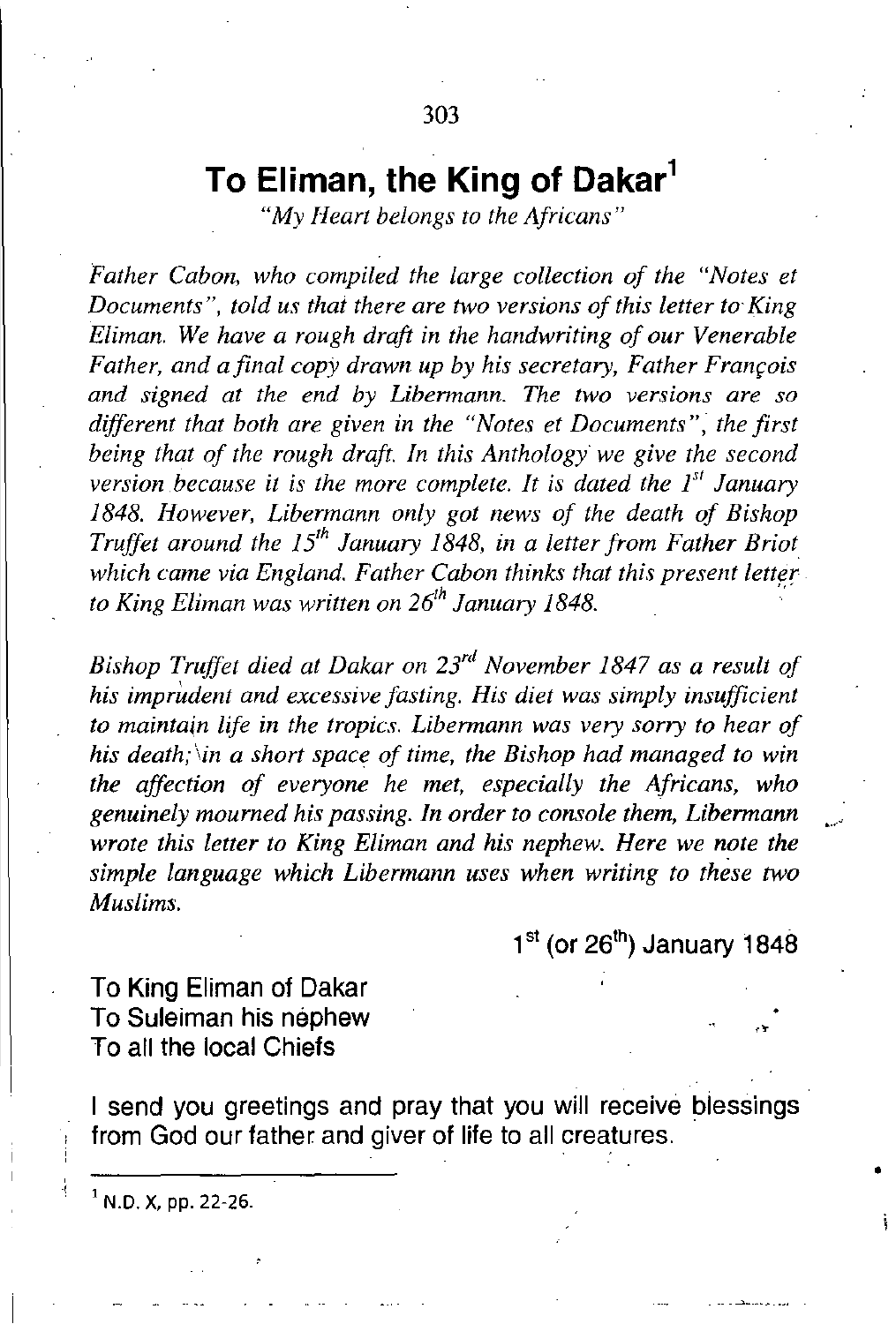I felt you would be happy to receive some words of consolation from me after the unexpected death of the good Bishop Benoit Truffet. The Pope, the Father of all Christians, sent him to Dakar out of love for the peoples of Africa. Divine Providence has taken the Bishop very quickly from this world, which is a vale of sorrow and of tears, in order to reward him for his devotion and virtuous life.

I was broken hearted when I heard the news because Bishop Benedict was a very close friend of mine. I felt sorry also for you, because you have lost a man who loved you and all the black people so deeply. I am in mourning not only for my loss, but also because I share your sorrow. I want you to realise the pain I feel because my heart belongs completely to you and to all Africans, whose souls are so good and whose hearts are so sensitive. I love you all with great tenderness, and I would be overjoyed if you loved me as you loved the good Bishop, my dear friend.

Often, when reading in his letters of the happiness he felt when meeting you and your black brothers, who are also our own well beloved brothers, I was filled with joy and consolation. My own heart was heavy because I could not be among you. I could not be with you to suffer out of love for the black peoples, nor do my utmost to make them more and more happy. Please believe me when I say this, because I am only speaking the truth. I am a servant of the God of truth and all my words and feelings must accord with this truth.

Jesus Christ is the Son of God, the God of the Christians, the God of the whole universe. He is the weil beloved Saviour of everyone and is beautiful, mighty, powerful, loveable, glorious and merciful. He is filled with love for all people, and he loves them all equally, black and white. All are his beloved brothers, so if they are good and devout, they will live for all eternity with him after this life of sadness and pain and enjoy an'

ţ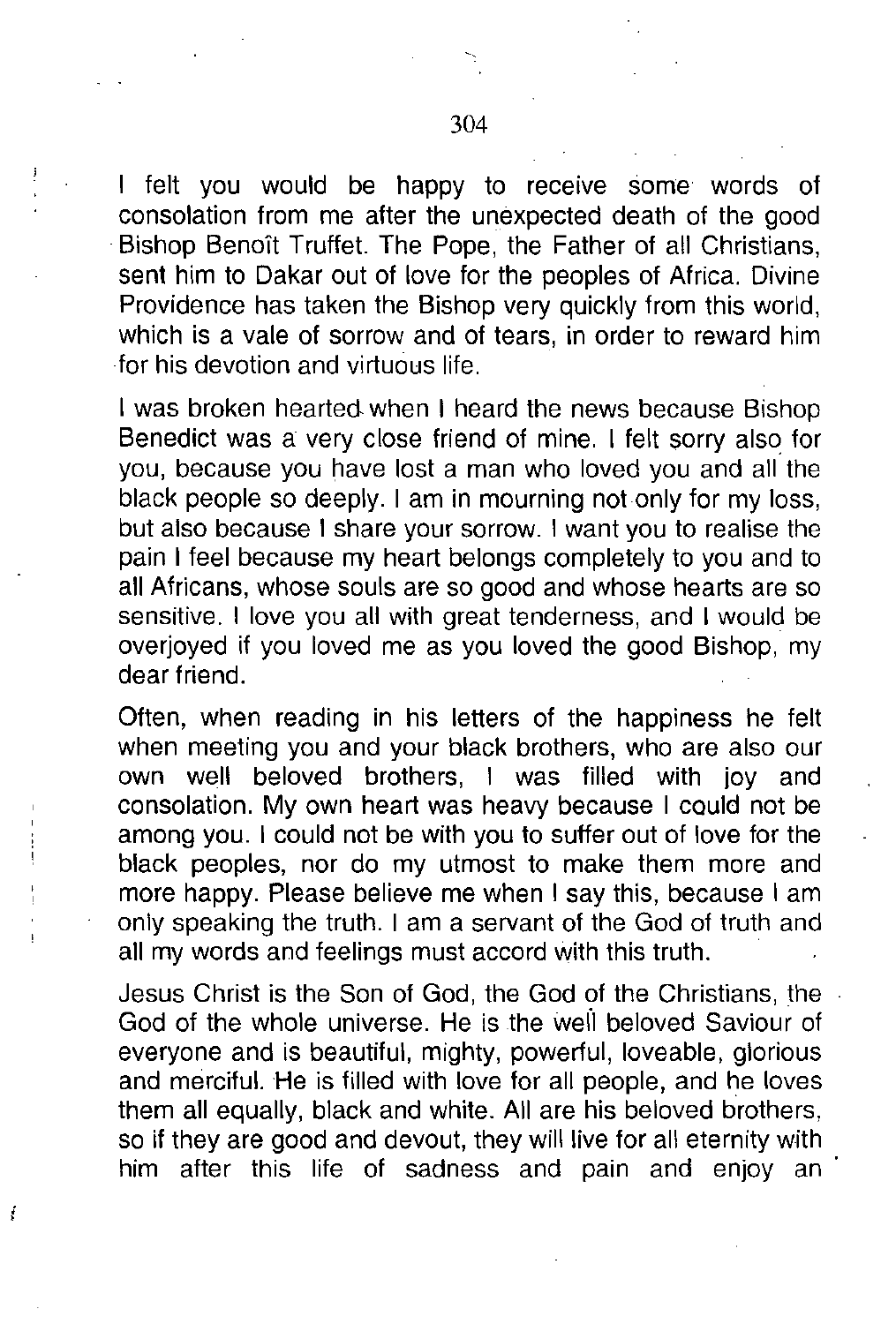immeasurable and never ending happiness in his immense temple of glory which is in heaven.

I am a servant of this Jesus. He wants me to love everybody, as he loves them; but he has given me a special love for his dear brothers, the black people. Because I love the Africans so much, I wish to follow the command of Jesus Christ, my Master, and spend my whole life trying to bring about their happiness. And not only in this world, but above all to prepare them for the immeasurable and endless happiness in the temple of God's glory which is in heaven. I hope that I am not upsetting you by talking like this: if I thought my words would cause you the least offence, I would not have written them. But I believe you will be happy to receive my words.

I know that you are not Christians, but I also know that your hearts are good and that you love whatever is good. Jesus Christ is good; he is the master of all good people. His teaching is good, pure, holy and full of consolation for good living people. I know that sometimes you see Europeans acting badly. When this happens, please do not say that they are servants or friends of Jesus. They do not love Jesus and Jesus does not love them, because they are evil. They do not want to do what Jesus has said they should do; they do not wish to act as he did. If they were good, Jesus would love them as he loves everybody, because it is his desire that everybody should be good and upright.

Bishop Benoit Truffet is dead, but do not be too sad or think that we will not send any more missionaries to Africa. I will ask the Pope in Rome to send another Bishop who will be good, and the Pope will agree because he also loves the Africans. The people of Dakar are good: they know God and so they are not unhappy. But in the great continent of Africa, in places far from Dakar, there are very many black people who do not know God. They are unhappy on earth and will be even unhappier after they die. They will always be sad if they do not